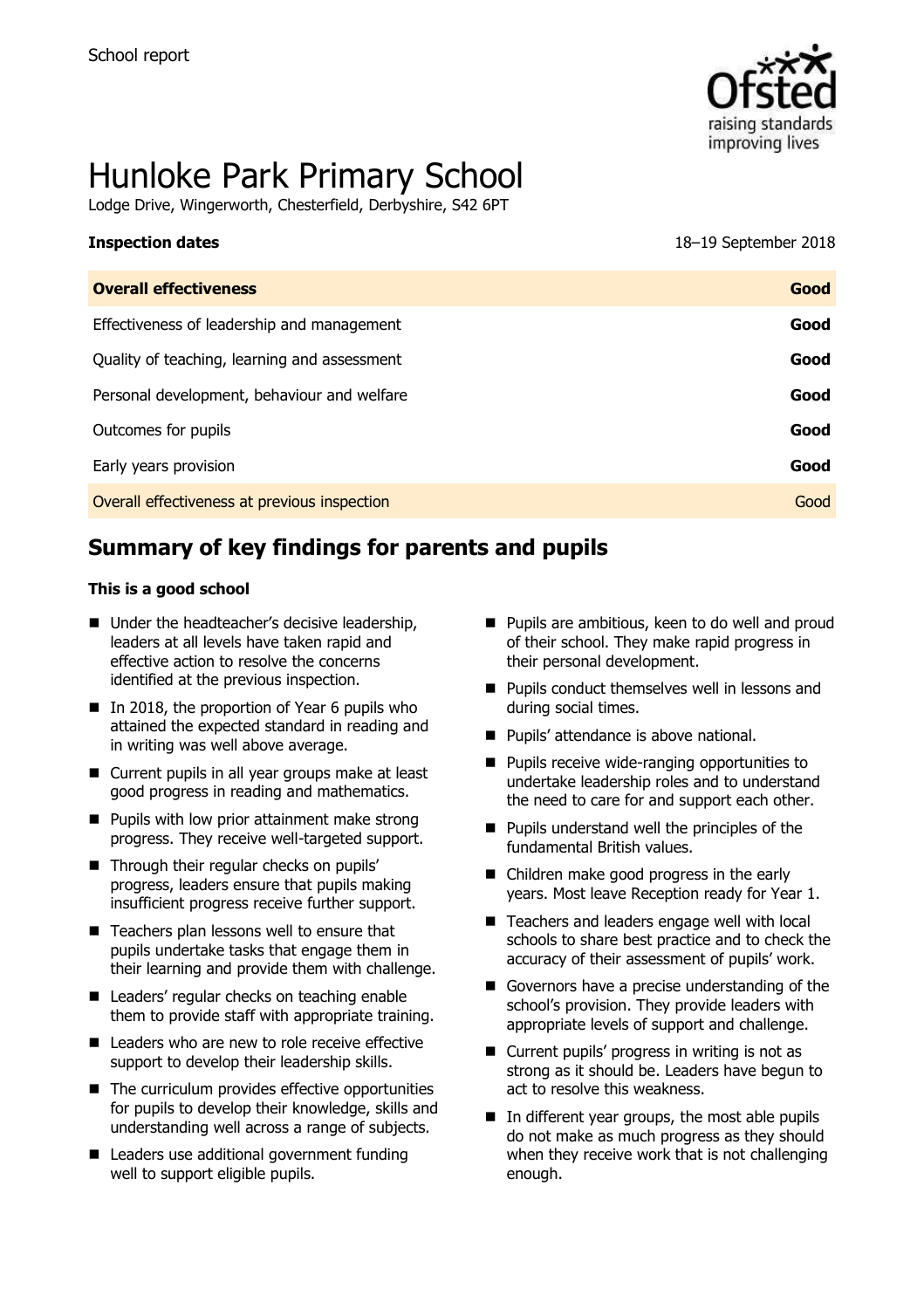

# **Full report**

#### **What does the school need to do to improve further?**

- Ensure that the most able pupils in all year groups receive work that is of a high enough challenge, so that they consistently make strong progress in all subjects.
- **Ensure that pupils across all years receive regular opportunities to practise their writing** skills, so that progress in this subject matches that seen in reading and in mathematics.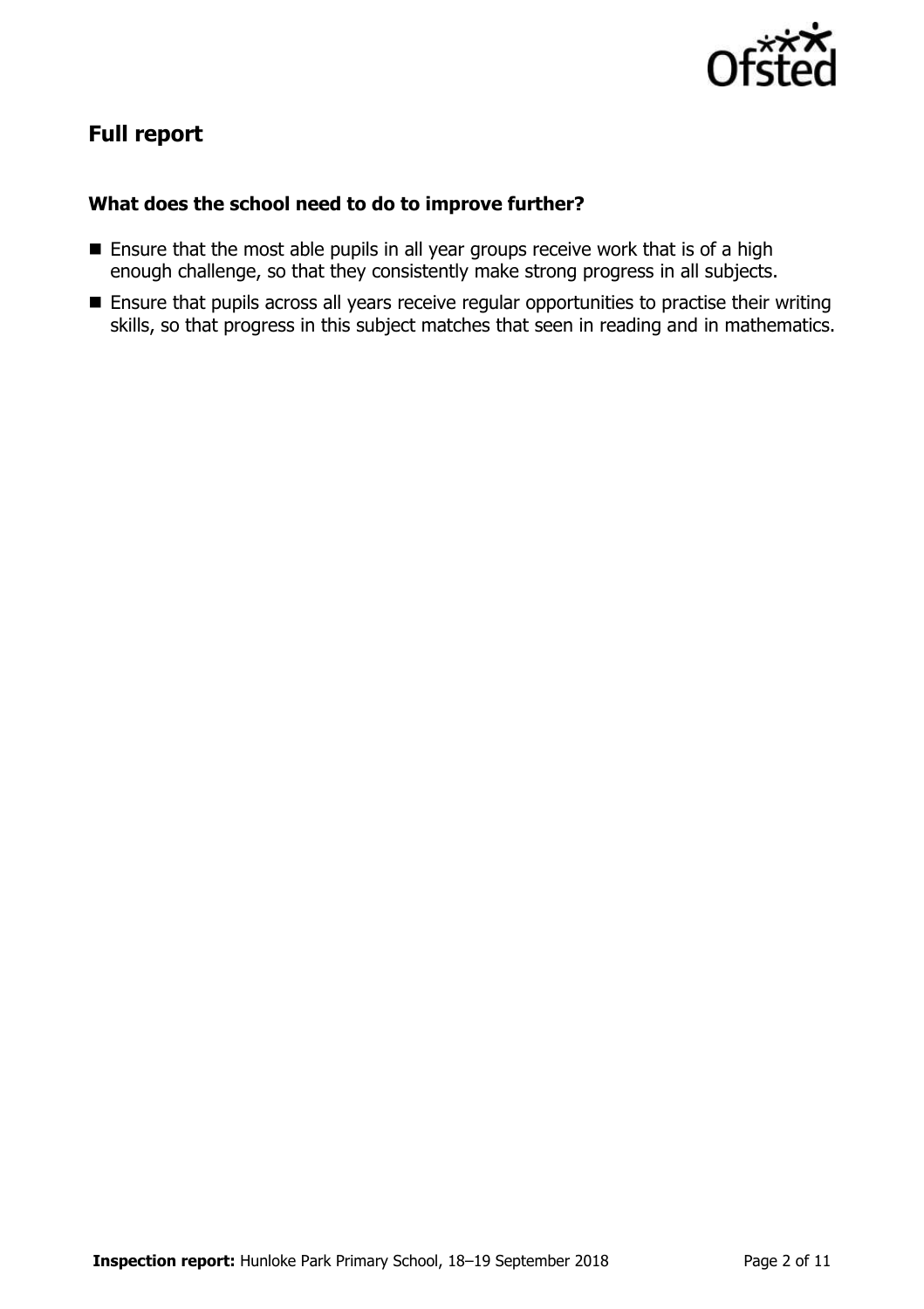

# **Inspection judgements**

#### **Effectiveness of leadership and management Good**

- $\blacksquare$  The headteacher has taken decisive action to resolve the concerns that the previous inspection raised. Her determined leadership has ensured that all staff and governors have engaged well in securing the necessary improvements to the school's provision.
- Leaders have put in place detailed plans of action that focus sharply on the aspects of the provision that require further improvement. Leaders' regular review of the plans ensure that the actions bring about the improvements in a timely manner.
- $\blacksquare$  In implementing these improvements, leaders have further built upon the high quality, inclusive provision that secures pupils' outstanding personal development.
- Leaders understand precisely how much progress pupils make. They ensure that pupils who are not making enough progress receive further support. Current pupils' progress in reading, writing and mathematics is much stronger than that seen previously.
- Leaders have made sure that teachers provide challenging work that enables pupils to become secure in their learning. However, the most able pupils do not receive work that is challenging enough across all subjects.
- Through their regular checks on the quality of classroom practice, leaders have a secure understanding of the quality of teaching. Teachers whose practice does not meet leaders' high expectations receive effective support.
- Teachers receive regular training to improve their classroom practice, including through working with each other and with those from other schools. The teachers value these opportunities to reflect upon and improve their teaching further.
- Leaders who are new to role receive regular support from the headteacher. This ensures that they are effective in their area of responsibility and can take prompt action to bring about any necessary improvements.
- Leaders use additional funding well to support disadvantaged pupils' progress. Leaders identify any needs that these pupils may have and ensure that they receive appropriate support. Disadvantaged pupils across the school make good progress.
- Leaders use the sport premium creatively to increase pupils' engagement in physical activity. Pupils receive training to become sports ambassadors. Leaders have also ensured that pupils experience a wide range of sports, including boxing and fencing.
- The special educational needs co-ordinator (SENCo) uses additional funding well to provide pupils who have special educational needs (SEN) and/or disabilities with appropriate support. These pupils make good progress.
- The theme-based curriculum provides effective opportunities for pupils to develop their learning across a range of subjects. Pupils complete well-designed activities that enable them to become secure in their knowledge and understanding. Through this, pupils develop the skills necessary to be effective citizens in modern Britain.
- Carefully-considered enrichment activities, such as visits to places of historical or environmental interest, compliment pupils' learning across the curriculum well.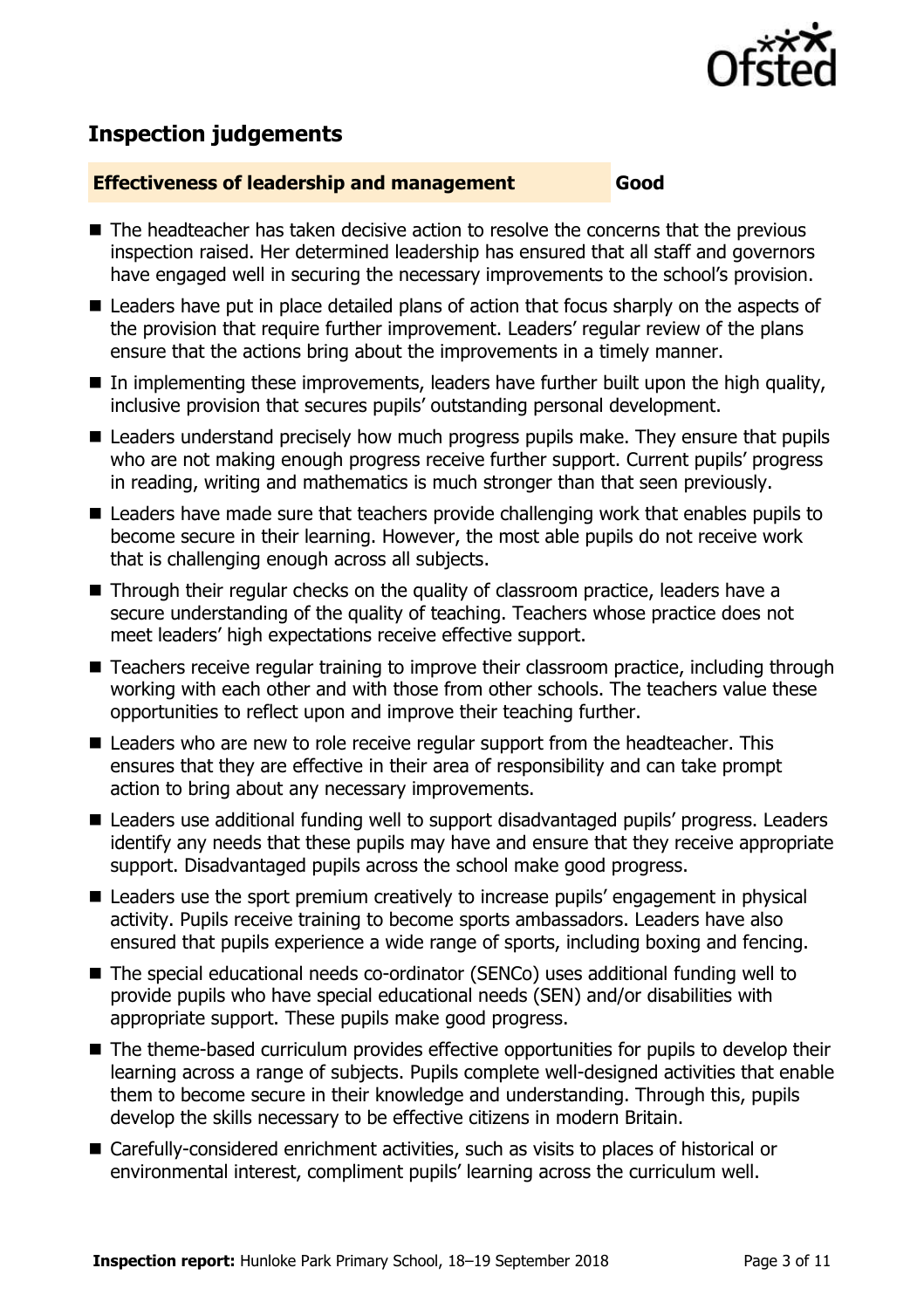

- Wide-ranging clubs and activities enable pupils to develop interests outside the curriculum. Sports clubs, inter-school competitions, music lessons and curriculumbased clubs encourage pupils to explore their interests in full.
- **Pupils receive regular opportunities to become secure in their spiritual, moral, social** and cultural development. Pupils learn about different religions and cultures, including by visiting different places of worship and by learning about different festivals.
- **Pupils have a secure understanding of the principles behind the fundamental British** values. Elections to the school parliament, for example, develop pupils' understanding of democracy, while leadership roles allow pupils to take on positions of responsibility.
- To develop their own leadership skills, leaders work well with representatives from local schools and from the local authority. Working with local primary schools also allows leaders to check the accuracy of teachers' assessment of pupils' work.
- Leaders know that pupils' progress in writing is not rapid enough across all years. It is too early to assess the impact of the actions they have undertaken to resolve this.

#### **Governance of the school**

- Governors have full confidence in the headteacher's leadership of the school.
- Governors have an accurate understanding of the school's strengths and weaknesses, due to the detailed information that the headteacher provides them.
- Governors know which aspects of the school's provision need further improvement. They provide leaders with appropriate levels of challenge and support to ensure that the necessary improvements take place.
- Governors check for themselves on the quality of the school's provision, including through meeting with different leaders and teachers, and talking to pupils.
- Governors undertake regular reviews of their own skills to make sure that, as a body of people, they have the necessary skills to hold leaders to account.
- Governors understand their responsibilities and duties to keep pupils safe.

#### **Safeguarding**

- $\blacksquare$  The arrangements for safeguarding are effective.
- Leaders have made sure that there is a culture of vigilance which promotes the understanding that safeguarding is the responsibility of all staff.
- All staff know what to look for when checking on the welfare of pupils. This is because they receive regular, detailed training on safeguarding.
- All staff know to report any concerns that they may have about pupils' well-being. They are confident that leaders will take timely, decisive action in responding to any safeguarding concern that staff may raise.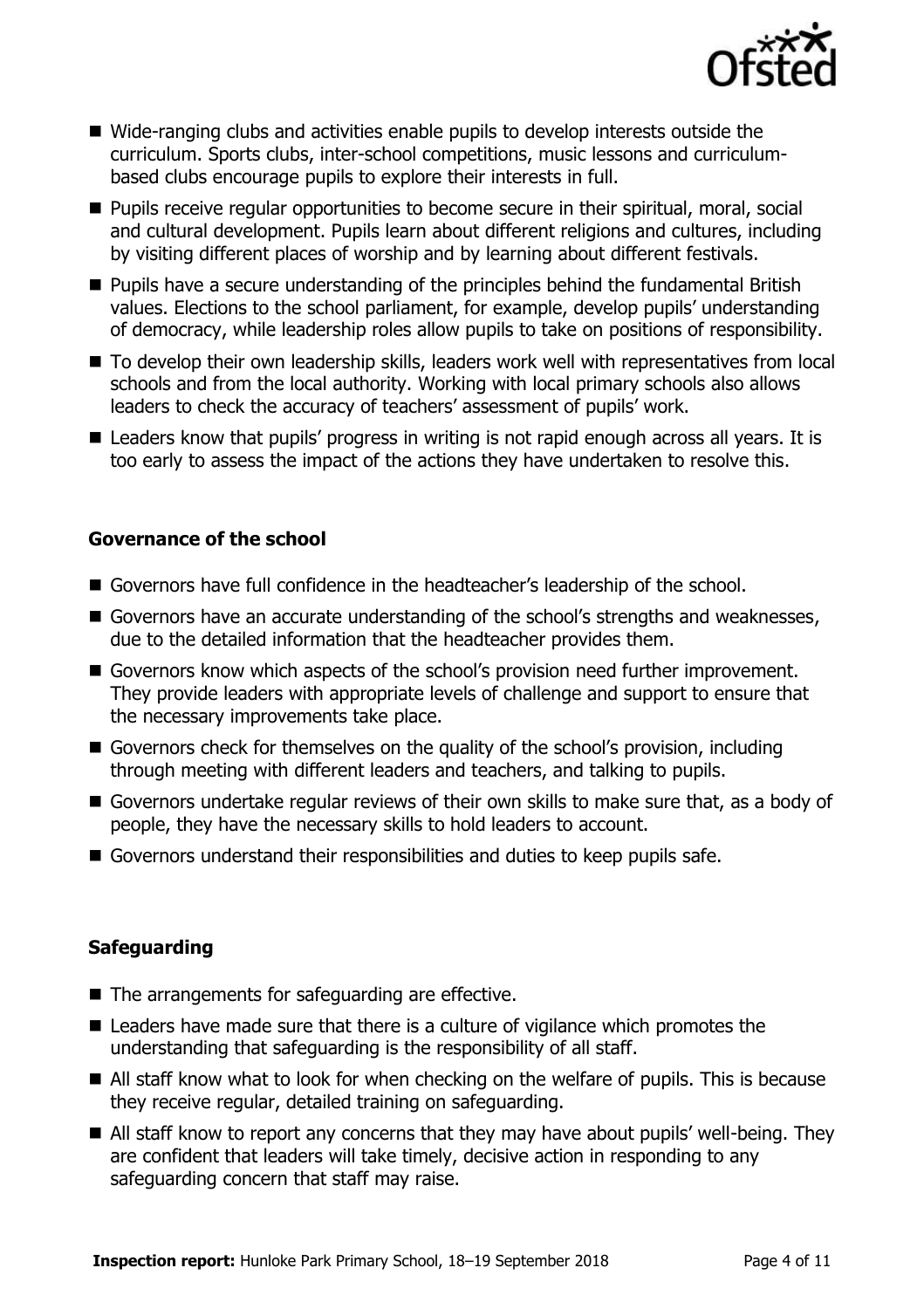

- Safeguarding leaders maintain detailed records. These records show that leaders' actions are timely and appropriate. Leaders communicate their concerns to parents and work with other agencies, where such actions are appropriate.
- Staff attend regular meetings at which they discuss any safeguarding concerns that they may have. Staff also receive regular information from leaders about any safeguarding issues that may affect the pupils, including issues in the local area.
- **Pupils say that they feel safe at the school and that they have adults to whom they can** speak if they have a concern. They are confident that these adults will provide them with appropriate support.
- All parents who expressed a view said that their child is happy, safe and well-looked after at the school.

#### **Quality of teaching, learning and assessment Good**

- Teachers plan lessons that take into account pupils' prior learning and provide tasks that appeal to pupils' interests. Pupils engage well with their learning.
- Teachers have high expectations of their pupils. They set clear routines that pupils understand and follow. Pupils' behave well in lessons.
- Teachers use questioning well to check pupils' understanding. They are quick to clarify any misconceptions and to provide well-targeted support to pupils who need it.
- Teachers set purposeful homework that enables pupils to explore their learning across all of their subjects.
- Teachers provide effective support to develop pupils' reading and comprehension skills.
- Teachers support pupils who have low prior attainment well. This support ensures that these pupils make good progress, particularly in reading and mathematics.
- Teachers make sure that pupils complete tasks that increase in challenge to help to deepen their understanding or to master a skill. Pupils respond to this challenge well. These tasks do not always provide enough challenge for the most able pupils.
- The tasks that teachers set to develop pupils' writing skills have yet to ensure that pupils make consistently good progress in this subject, particularly in Years 2 and 5.

#### **Personal development, behaviour and welfare Good**

#### **Personal development and welfare**

- The school's work to promote pupils' personal development and welfare is outstanding.
- **Pupils have very positive attitudes to their learning. They enjoy coming to school and** are keen to do well. They are proud of their school and of their own achievements.
- **Pupils take on various leadership roles, including anti-bullying ambassadors, reading** buddies and sports ambassadors. Pupils know the importance of helping others.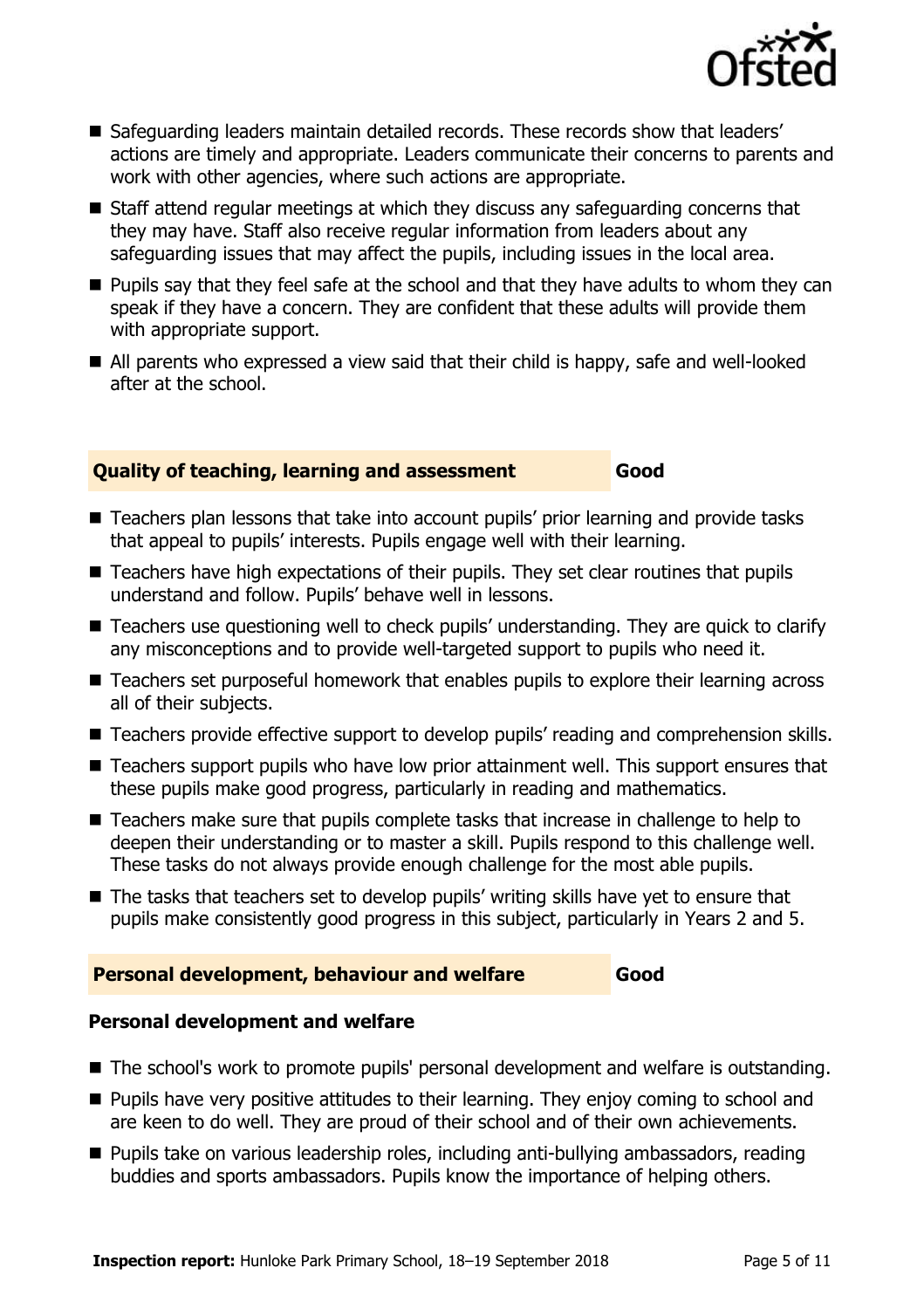

- **Pupils and staff alike are proud of the school's inclusive culture. Pupils know to respect** all people, including those who have different opinions and beliefs to them.
- **Figuently, leaders involve pupils in the running of the school. Pupils contributed to the** creation of the theme-based curriculum and to the drawing up of the school's values of 'PRIDE' (positivity, respect, inclusion, determination, enjoyment). Such opportunities help pupils to feel valued and to grow in confidence.
- Pupils understand the different types of bullying. They know that all forms of bullying are wrong. Pupils work with staff to make sure that there is swift and decisive action to resolve the very rare incidents of bullying.
- Through using the 'buddy bench', pupils work together to resolve any possible friendships fall-outs and to help any pupils who may feel lonely.
- **Pupils know how to live healthy lives. Pupils are enthusiastic about the daily afternoon** 'breakercise', during which they undertake physical activity.
- $\blacksquare$  Pupils learn how to be safe, including when online and when they meet strangers. Pupils also receive visits from members of the local emergency services.
- Learning about the lives of people who live in the local community reinforces pupils' understanding of the need to be respectful and empathetic towards other people.
- Opportunities to work with local businesses and enterprises ensure that pupils begin to develop an understanding of the world of work.

### **Behaviour**

- $\blacksquare$  The behaviour of pupils is good.
- Pupils' attendance is above the national average.
- The very few pupils who are regularly absent receive well-targeted support.
- **Pupils conduct themselves well at breaktime and lunchtime. Appropriate levels of** supervision ensure that staff manage any occasions of poor behaviour well.
- **Pupils who need it receive appropriate support to learn to manage their behaviour. As** a result, there are very few occasions of repeated challenging behaviour.
- If is very rare for pupils to receive an exclusion from school due to poor behaviour.
- On some occasions, particularly in assemblies, pupils' behaviour does not match the very high expectations that leaders have of them.

#### **Outcomes for pupils Good Good**

- $\blacksquare$  In 2018, the proportion of Year 6 pupils who attained the expected standard in reading and in writing was well above the national average. In both subjects, these pupils' progress was much stronger than that seen the previous academic year. This was due to the sharp focus on developing pupils' literacy skills last academic year.
- Timely support to develop last year's Year 6 pupils' mathematical knowledge and skills ensured that most were able to catch up in this subject where previously they had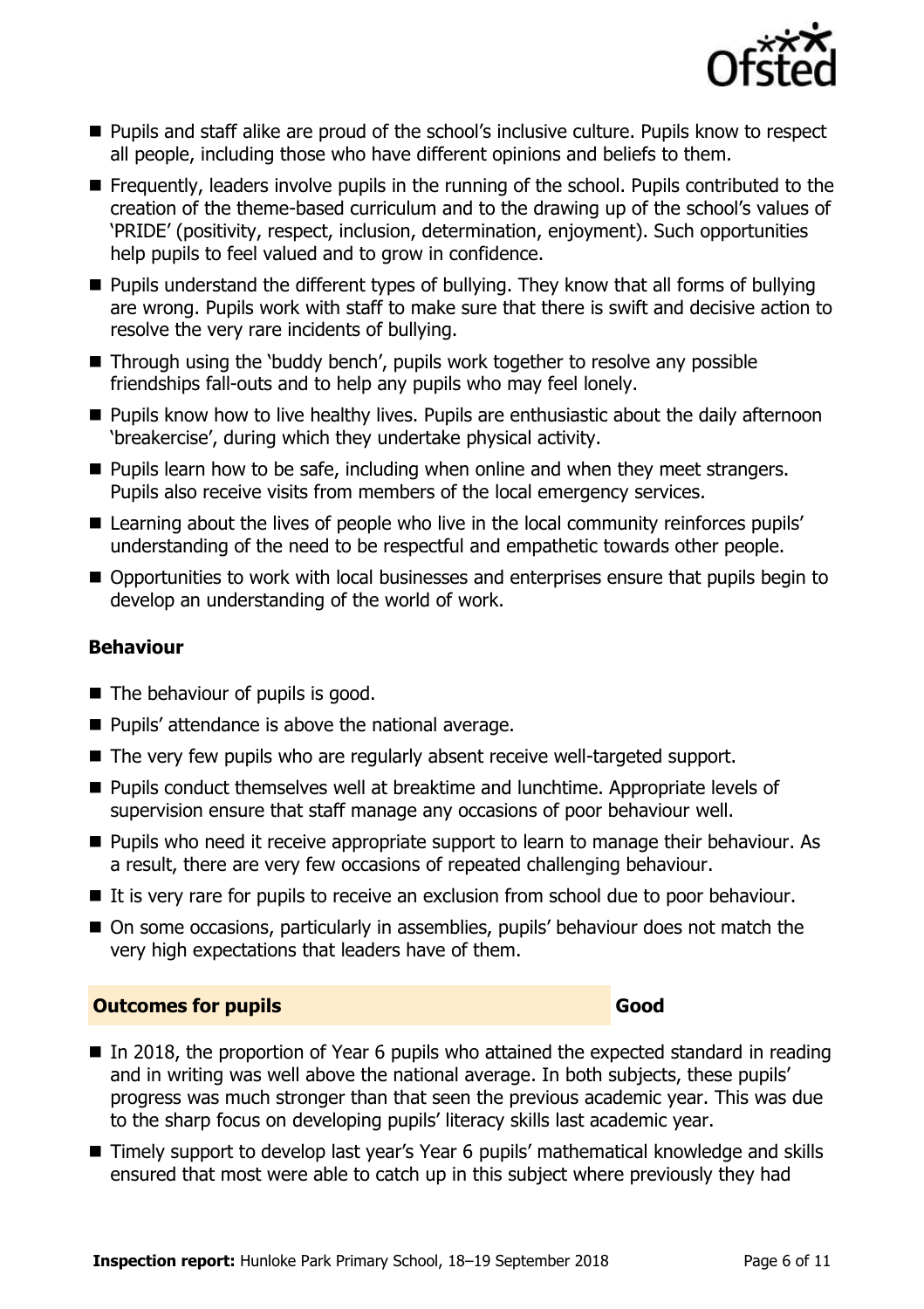

fallen significantly behind. The proportion of Year 6 pupils who attained the expected standard in mathematics in 2018 was in line with the national average.

- The school's performance information shows that current key stage 2 pupils are making good progress in reading and mathematics. Pupils' books confirm this.
- **Pupils in key stage 1 make good progress in reading and mathematics.**
- $\blacksquare$  In 2018, the proportion of Year 1 pupils who achieved the national standard in phonics was well above national. This was a significant improvement on previous years.
- Year 6 pupils' attainment in science in 2018 was well above average. This was due to a strong focus on developing pupils' scientific investigative skills.
- Disadvantaged pupils and pupils who have SEN and/or disabilities make good progress, due to the well-targeted support that they receive.
- **Pupils receive effective support to prepare them for the next stage of their education.** This is the case for pupils moving between year groups, and for those who leave the school, including at the end of Year 6. As a result, pupils begin the new school year ready to learn straight away.
- $\blacksquare$  In some year groups, the most able pupils do not make as much progress as they should because they do not receive work that is challenging enough.
- $\blacksquare$  The progress that current pupils make in writing is not as strong as the progress that they make in reading and mathematics, particularly in Years 2 and 5.

#### **Early years provision Good Good**

#### ■ The leaders of the early years have an accurate understanding of the quality of the provision. Their plans to bring about further improvement are precise and effective.

- **From broadly-average starting points, an above-national proportion of children attained** a good level of development at the end of Reception Year in 2018. Most children complete Reception well prepared for Year 1.
- Staff receive regular safeguarding training. They know what they must do if they have a concern about a child's welfare. Staff are vigilant in checking on children's well-being.
- Children learn to be safe, including when online and when out in the local community. There are adults available to whom children can speak if they have a concern.
- Children behave well in Reception. They work well with other children and with adults when they are taking part in activities.
- Staff maintain regular communication with parents so that parents know what their child is learning and how to support their child at home.
- Through their close contact with the local nurseries, staff manage children's arrival into Reception well. Staff also work closely with key stage 1 teachers so that children make a purposeful transition into Year 1.
- Staff have an accurate understanding of children's prior attainment, using information that they obtain from parents and from the nurseries that children have attended. Staff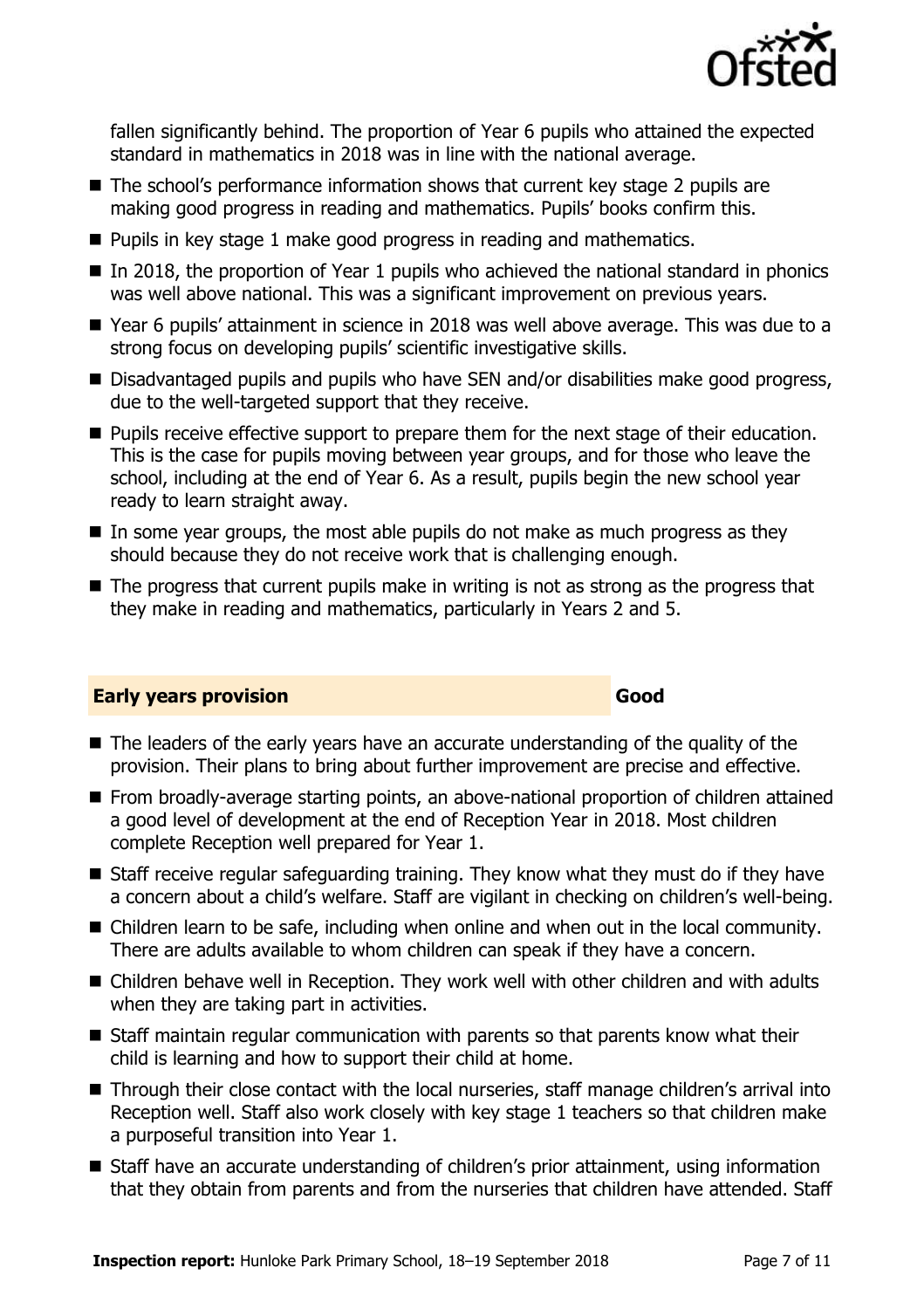

observe each child's learning upon their arrival in Reception, to confirm the accuracy of their assessment of the child's abilities and aptitudes.

- **Staff plan activities that are appropriate to children's learning needs and interests.** Children engage well with their learning and make good progress. Staff use questioning well to explore children's understanding.
- Staff maintain learning journals that demonstrate children's good progress.
- The parents that inspectors met were very positive about their child's experience in Reception. They spoke highly of the support that staff give to the children.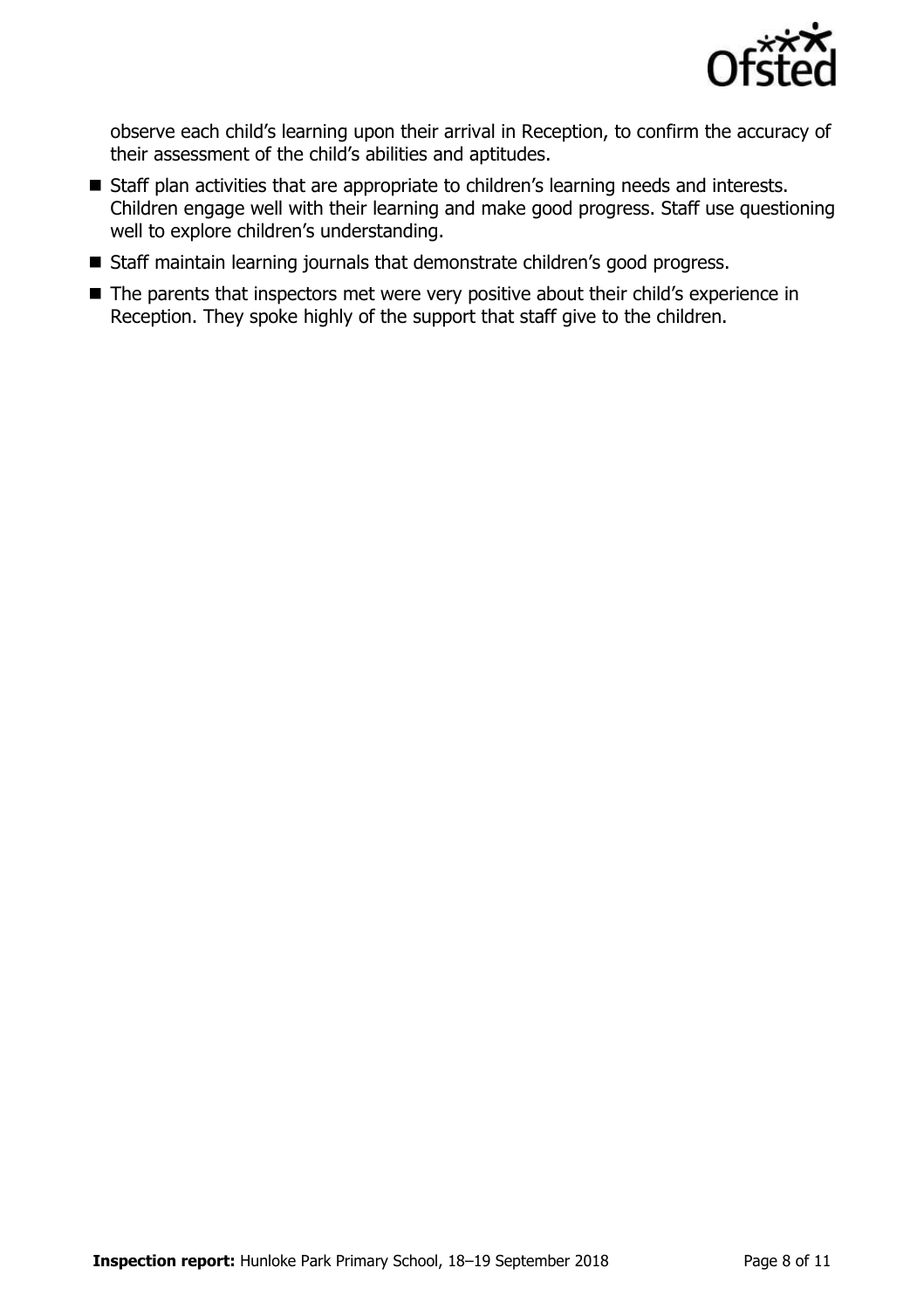

# **School details**

| Unique reference number | 112697     |
|-------------------------|------------|
| Local authority         | Derbyshire |
| Inspection number       | 10052956   |

This inspection of the school was carried out under section 5 of the Education Act 2005.

| Type of school                      | Primary                                       |
|-------------------------------------|-----------------------------------------------|
| School category                     | Community                                     |
| Age range of pupils                 | 4 to 11                                       |
| Gender of pupils                    | Mixed                                         |
| Number of pupils on the school roll | 217                                           |
| Appropriate authority               | The governing body                            |
| Chair                               | Catherine Dale                                |
| <b>Headteacher</b>                  | Jennifer Murphy                               |
| Telephone number                    | 01246 276 831                                 |
| Website                             | www.hunlokepark.derbyshire.sch.uk             |
| Email address                       | headteacher@hunlokepark.derbyshire.sch.u<br>k |
| Date of previous inspection         | 17 January 2018                               |

#### **Information about this school**

- Hunloke Park Primary School is a smaller-than-average primary school located in Wingerworth, close to Chesterfield.
- The majority of pupils are White British.
- The proportion of pupils who are disadvantaged is well below national.
- The proportion of pupils who have SEN and/or disabilities is lower than national. The pupils who have an education, health and care plan is above national.
- The school is part of George Stephenson Community Learning, a cluster of local primary and secondary schools.
- The deputy headteacher started at the school in September 2018.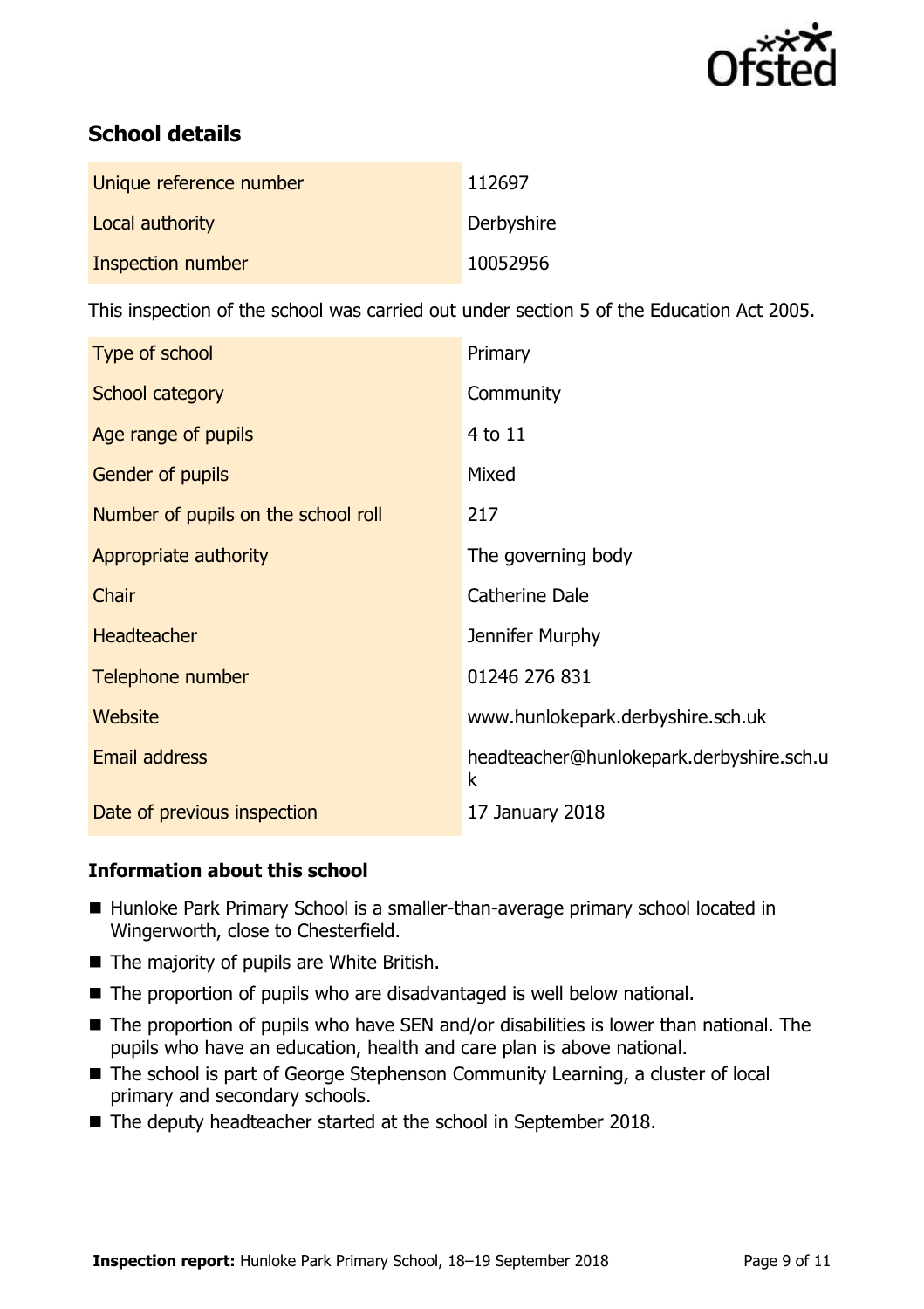

# **Information about this inspection**

- Inspectors visited 11 lessons to observe pupils' learning. Six of these visits took place jointly, with the headteacher. Inspectors looked at pupils' books and spoke with pupils during their visits to lessons.
- An inspector observed an assembly.
- **If Inspectors held meetings with: the headteacher; the literacy and numeracy leaders;** the SENCo; the curriculum leader; the leader of the early years provision; the leader responsible for spiritual, moral, social and cultural education; three members of the governing body, including the chair of governors; a selection of staff; and a representative of the local authority.
- Inspectors looked at books of pupils from Years 4, 5 and 6 as a separate activity.
- Inspectors observed pupils' behaviour at breaktime and at lunchtime, during which time they spoke with pupils.
- **Inspectors met with pupils from all key stages both formally and informally.**
- Inspectors considered the 32 responses to Ofsted's online survey, Parent View, and the 21 responses to the free-text service. Inspectors also met with parents at the beginning and the end of the school day.
- There were no responses to the staff and pupil online surveys.
- Inspectors reviewed a range of documentation relating to the school's provision, including: self-evaluation and improvement planning; information about pupils' behaviour, attendance and achievement; governance; and safeguarding.
- An inspector checked the school's single central register and the school's system for recruiting staff.

#### **Inspection team**

| Simon Hollingsworth, lead inspector | Her Majesty's Inspector |
|-------------------------------------|-------------------------|
| <b>Chris Stevens</b>                | Her Majesty's Inspector |
| <b>Mark Burgess</b>                 | Ofsted Inspector        |